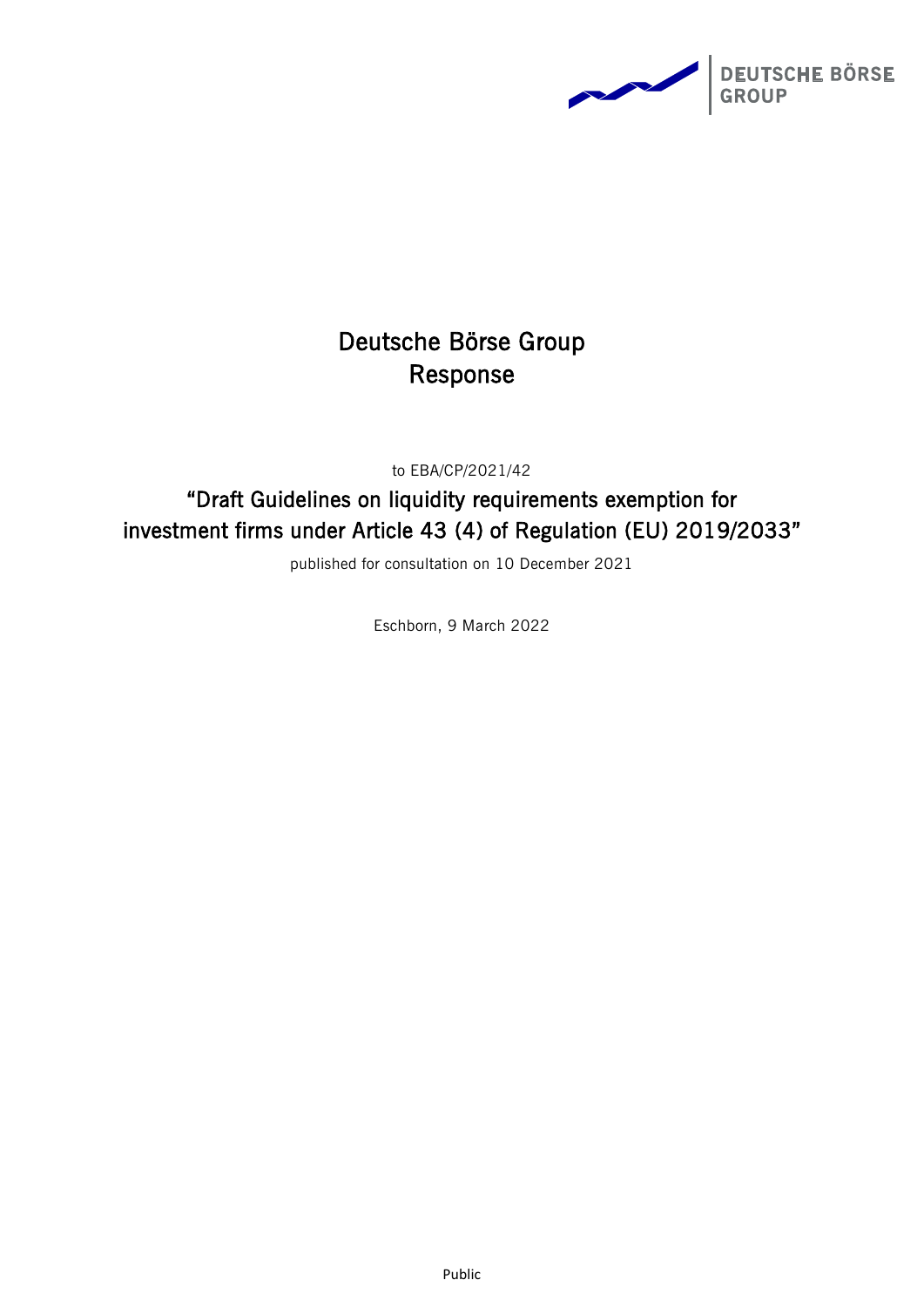## A. Introduction

Deutsche Börse Group ("DBG") welcomes the opportunity to comment on the European Banking Authority's ("EBA") consultation paper "Draft Guidelines on liquidity requirements exemption for investment firms under Article 43 (4) of Regulation (EU) 2019/2033" – EBA/CP/2021/42 – issued on 10 December 2021 (in the following referred to as "Draft Guidelines").

DBG is operating in the area of financial markets along the complete chain of trading, clearing, settlement and custody for securities, derivatives and other financial instruments and as such acts as a provider of regulated financial market infrastructures.

The following three legal entities are in scope of Regulation (EU) 2019/2033 (Investment Firm Regulation – "IFR") within DBG: 360 Treasury Systems AG ("360T") is licensed as a Multilateral Trading Facility ("MTF") providing trading solutions for FX market participants and classifies as a class 2 investment firm, Eurex Securities Transactions Services GmbH ("ESTS") which classifies as a class 2 investment firm as well and is acting as a Buy-in Agent executing orders on behalf of clients and Eurex Repo GmbH ("ExR") which classifies as a class 3 investment firm and is an operator of a MTF.

As investment firms are generally exposed to different levels of liquidity risk depending on their size and nature of activities, the liquidity requirements set out in the IFR follow the proportionality principle. Consequently, investment firms which are classified as small and non-interconnected in accordance with Article 12 IFR ("class 3 investment firms") and which are not exposed to liquidity risks, can be exempted from liquidity requirements if their national competent authority grants permission (second subparagraph of Article 43 (1) IFR).

We welcome EBA's mandate arising from Article 43 (4) IFR to issue guidelines specifying the criteria which the national competent authorities may take into account when exempting investment firms that meet the conditions for qualifying as a class 3 investment firm from the liquidity requirements set out in Article 43 (1) IFR as these aim to promote a harmonised application of the assessment of exemption and, thus, counteract unequal treatment of investment firms within the European Union seeking exemption from liquidity requirements.

While we generally consider a list of investment services and activities which principally do not create liquidity risks as plausible to derive eligibility for exemption as set in paragraph 13 of the Draft Guidelines, we would like to point out that the categorical exclusion of some investment firms from the possible exemption is not in line with EBA's mandate set out in Article 43 (4) IFR. The categorical exclusion of some class 3 investment firms contradicts the intention of the legislator stated in the second subparagraph of Article 43 (1) IFR as the respective requirement generally allows any class 3 investment firm to be exempted regardless of the investment service it provides. Against this background, we consider the limitation of a possible exemption to only dedicated class 3 investment firms an exceedance of EBAs mandate stipulated in Article 43 (4) IFR.

The list of identified investment services and activities which generally do not give rise to liquidity risks is not to be considered exhaustive as it does not conversely allow to draw conclusions that any other investment service or activity, not captured on the list, necessarily creates liquidity risk and should, therefore, be excluded from any potential exemption under Article 43 (1) IFR. Having said that, we see no reason for categorically excluding operators of a MTF / an OTF. Therefore, we recommend to either consider the exemption for all investment firms – regardless of the investment service and activities provided – to be decided on a case-by-case basis as the activities of each investment firm can vary in nature, size and risk taken within the provision of a specific investment service. Alternatively, we propose to include additional investment firms in the list of eligible investment firms for exemptions as considered by EBA as Option 1b in the Draft Guidelines regarding the determination of the scope of application.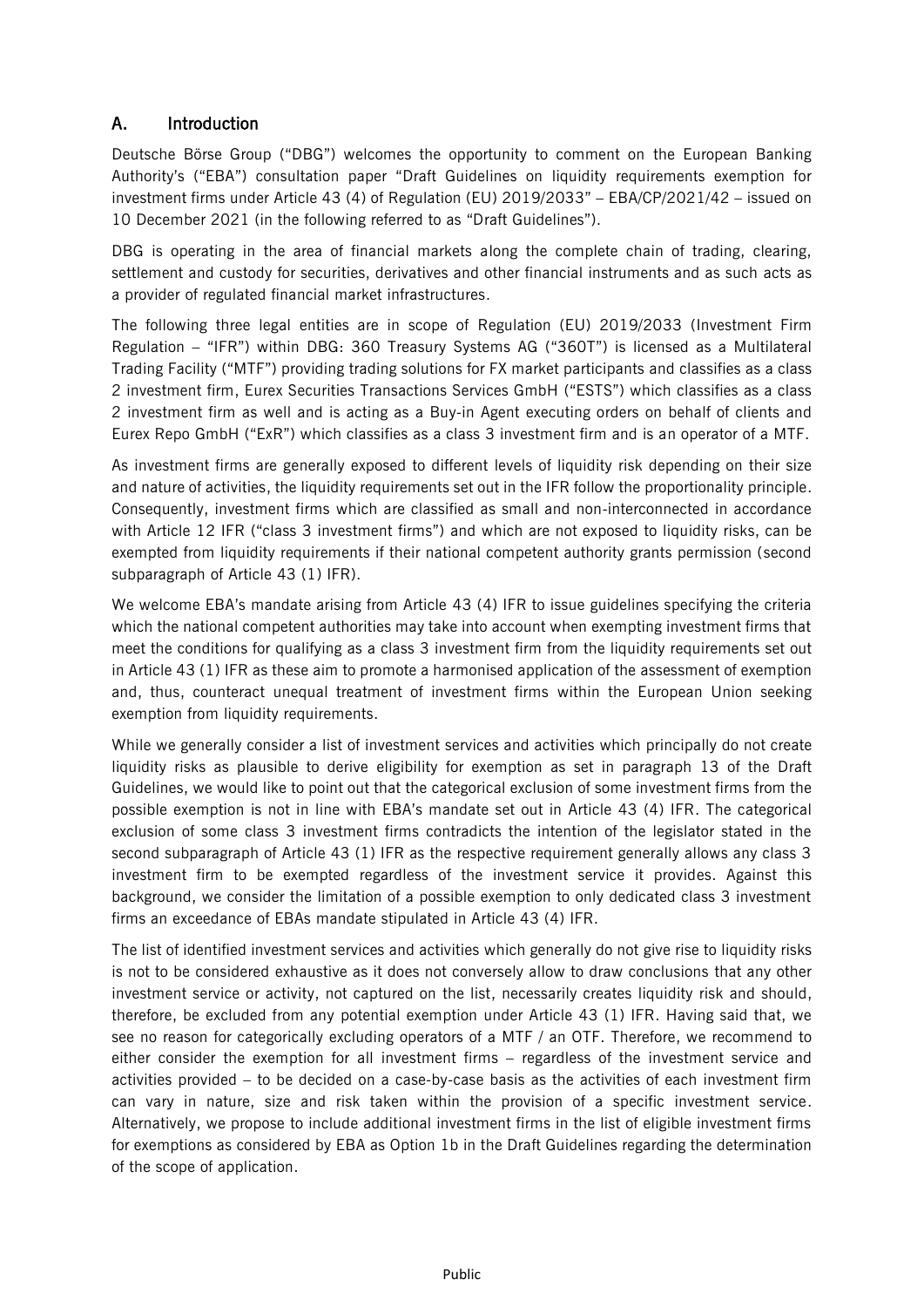Finally, we would like to note that the relevant information which should be used by national competent authorities for assessing the possibility of exemption from liquidity requirements under Article 43 (1) IFR as outlined in section 4.4 of the Draft Guidelines, is generally clear but will most probably not be available. Class 3 investment firms are generally not required to maintain the respective information, i.e., ILAAP and ICAAP as well as winding-down plans. Therefore, we encourage EBA to continue specifying further relevant information.

This document at hand outlines our comments to Question 1 and Questions 2 in the Draft Guidelines. In absence of a dedicated questions relating to sections 4.4. and 4.5 of the Draft Guidelines, we included out comments regarding the information to be provided by investment firms for the purpose of the assessment for the exemption in our answer to Question 2.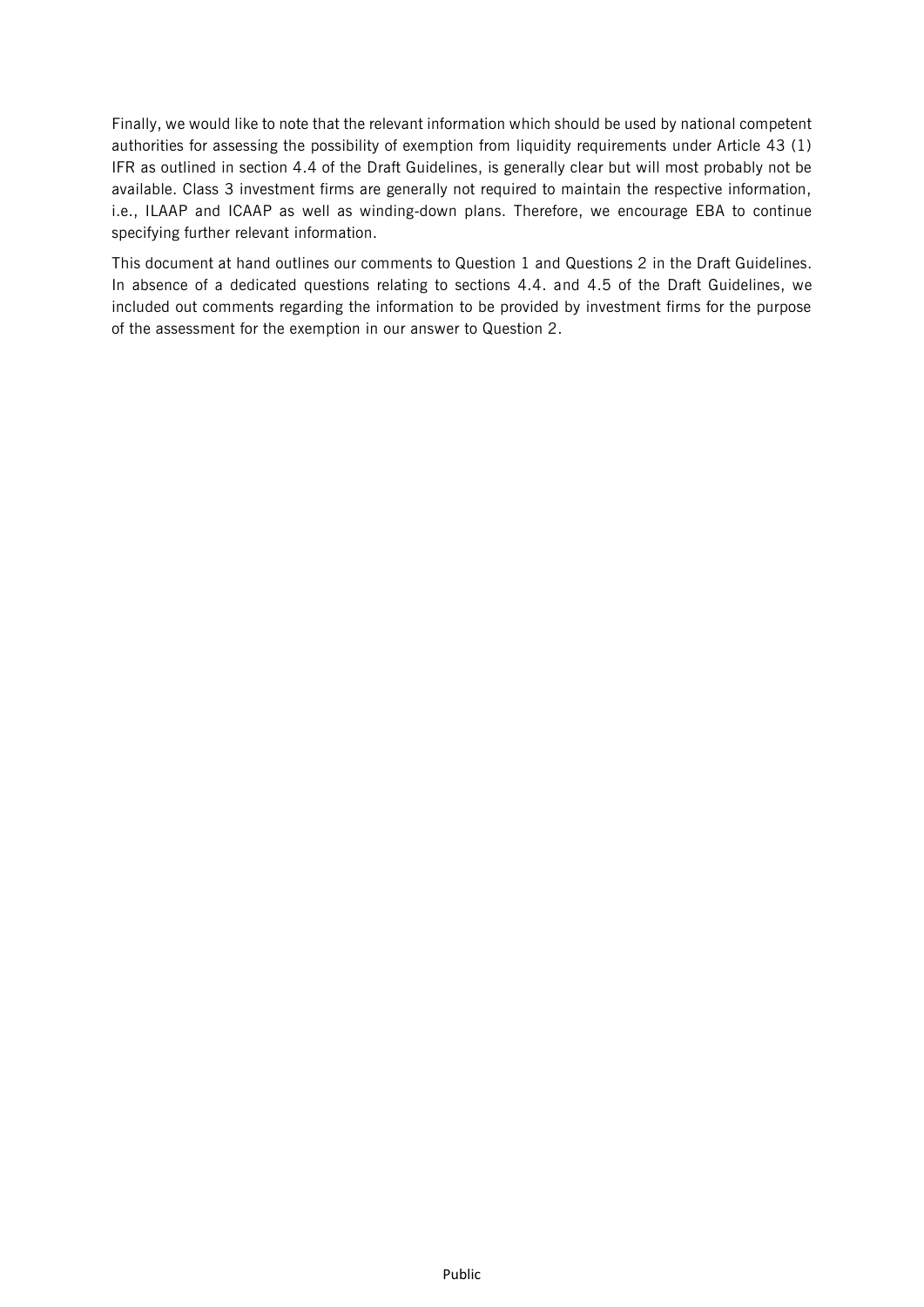### B. Comments

#### Question 1: With regard to the investment services and activities eligible for the exemption listed in paragraph 13, do you consider that other services and activities should be included? If yes, please provide an explanation?

The second subparagraph of Article 43 (1) IFR empowers national competent authorities to exempt investment firms that qualify as a class 3 investment firm as set out in Article 12(1) IFR from liquidity requirements under Article 43 (1) IFR. Article 43 (4) IFR obliges EBA to issue guidelines specifying further the criteria which the competent authorities may take into account when exempting class 3 investment firms. As no investment services and activities were categorically excluded by the legislator in the second subparagraph of Article 43 (1) IFR, we understand that all investment firms that qualify as a class 3 investment firm are generally eligible for the exemption set out in the subparagraph of Article 43 (1) IFR.

In contrast to the second subparagraph of Article 43 (1) IFR, which generally allows competent authorities to exempt any investment firm qualifying as a class 3 investment firm from Article 43 (1) IFR, paragraph 13 of the Draft Guidelines states that only investment firms which provide specific investment services are "eligible for the exemption". As a consequence, (i) investment firms that operate a Multilateral Trading Facility ("MFT") as referred to in Annex I, Section A, point (8) of MiFID II, (ii) investment firms that operate an Organised Trading Facility (OTF) as referred to in Annex I, Section A, point (9) of MiFID II, (iii) investment firms which are dealing on own account as referred to in Annex I, Section A, point (3) of Directive 2014/65/EU ("MiFID II") and (iv) investment firms which carry out the underwriting of financial instruments and/or placing of financial instruments on a firm commitment basis as referred to in Annex I, Section A, point (6) of MiFID II are being categorically excluded from the possibility to request exemption under Article 43 (1) IFR irrespective of their actually existing liquidity risks. While we do understand, that trading on own account and underwriting business or placing of financial instruments can result in liquidity risks, as the case may be, we lack understanding for a categorical exclusion, particularly of MTFs and OTFs.

We fully agree with EBAs approach, that competent authorities should take the respective investment firm's risk to its clients and the firm itself into account, when assessing an investment firm's request for exemption under Article 43 (1) IFR (s. paragraph 19 of the Draft Guidelines). Following this approach, we would like to point out that an investment firm operating a MTF generally does not give raise to liquidity risk as it only facilitates the exchange of financial instruments between multiple parties where buyers and sellers are paired to form a contract. The buyers and sellers do not constitute clients of the operator of the MTF such that the MTF is generally not exposed to default risks of the buyers or sellers. This said, it is unclear why EBA did not include investment firms operating a MTF into the list of investment firms which are eligible for exemption from Article 43 (1) IFR.

Similarly, investment firms operating an OTF generally do not give raise to liquidity risk in a manner which would justify the categorical exclusion through paragraph 13 of the Draft Guidelines.

We understand that investment firm which are dealing on own account as referred to in Annex I, Section A, point (3) MiFID II and/or carry out the underwriting of financial instruments and/or placing of financial instruments on a firm commitment basis as referred to in Annex I, Section A, point (6) MiFID II may pose a higher liquidity risks than other investment services. Nevertheless, investment firms which offer these services have not been excluded from the scope of potential addressees of the second subparagraph of Article 43 (1) IFR and should, therefore, neither be categorically excluded via a level 2 text.

In our view, the categorical exclusion of specific investment firms as eligible for exemption from the liquidity requirements under Article 43 (1) IFR – although qualifying as a class 3 investment firm –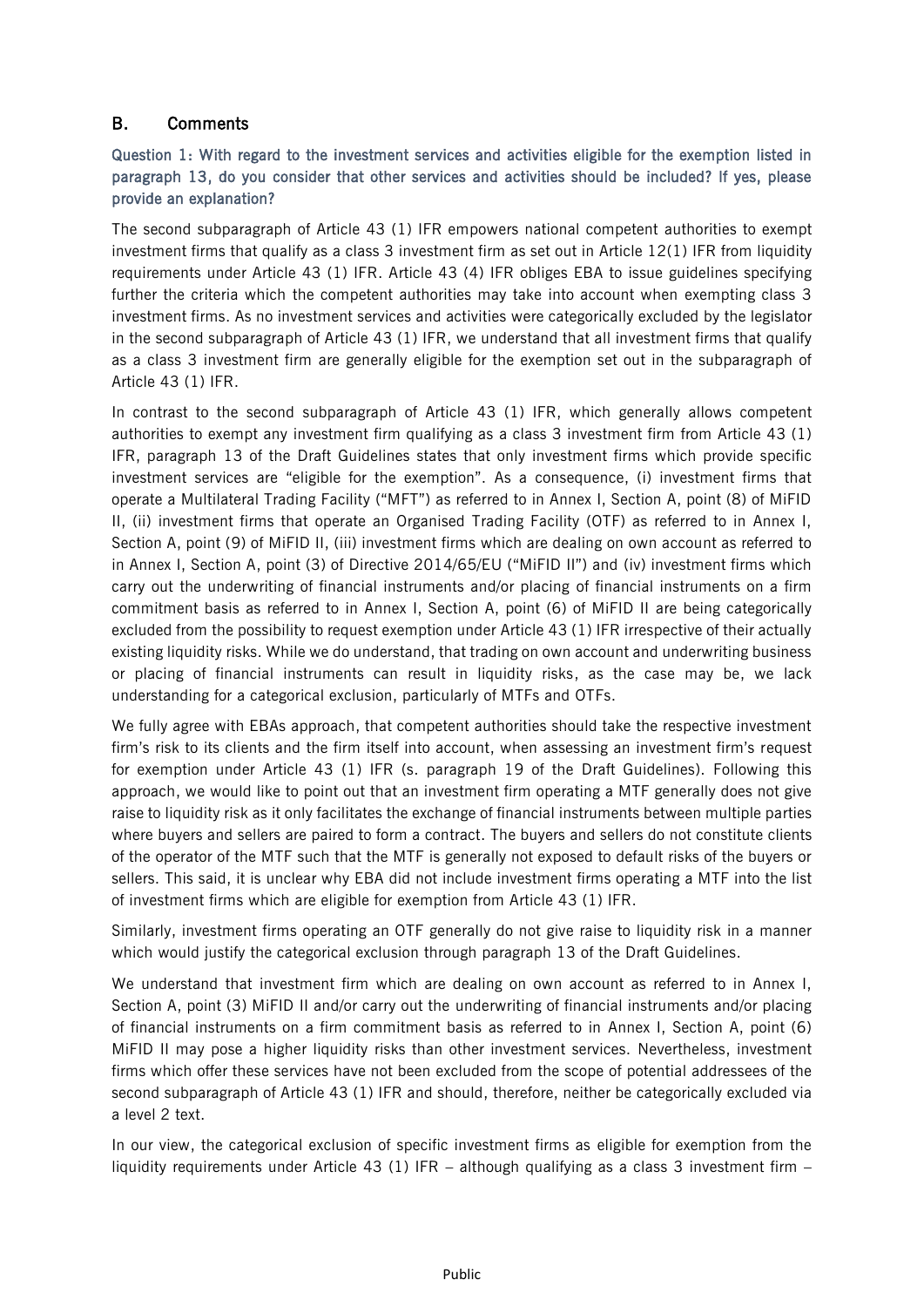does not reflect the intention of the legislator and is not consistent with the general objectives of the prudential investment firm regime. Paragraph 13 of the Draft Guidelines exceeds EBAs mandate as specified in Article 43(3) IFR as it limits the right of certain class 3 investment firms to benefit from a possible exemption as well as it limits competent authorities' right to exempt any class 3 investment firm as considered appropriate and anchored in the second subparagraph of Article 43 (1) IFR. Therefore, we strongly encourage EBA to reconsider paragraph 13 of the Draft Guidelines to avoid general exemption of *any* class 3 investment firms, most notably MTFs. Instead of providing an exhaustive list of investment firms eligible for an exemption under Article 43 (1) IFR, we suggest providing guidance to competent authorities when performing a case-by-case assessment by applying the general principles of proportionality, whereas EBA might encouraged competent authorities to exercise particular caution when assessing investment firms performing services potentially relating to liquidity risk. We, therefore, suggest amending paragraph 13 of the Draft Guidelines as follows:

"*13. In accordance with the second subparagraph of Article 43 (1) of Regulation (EU) 2019/2033 (IFR), competent authorities should consider any investment firm qualifying as small and noninterconnected as set out in Article 12 (1) IFR Ffor the exemption from the liquidity requirement under Article 43 (1) IFR. of Regulation (EU) 2019/2033, competent authorities should only consider investment firms that provide the following limited set of investment services:*

*i) reception and transmission of orders in relation to one or more financial instruments as referred to in Annex I, Section A, point (1) of Directive 2014/65/EU;* 

*ii) execution of orders on behalf of clients as referred to in Annex I, Section A, point (2) of the Directive 2014/65/EU;* 

*iii) portfolio management as referred to in Annex I, Section A, point (4) of Directive 2014/65/EU;* 

*iv) investment advice as referred to in Annex I, Section A, point (5) of Directive 2014/65/EU;* 

*v) placing of financial instruments without a firm commitment basis as referred to in Annex I, Section A, point (7) of Directive 2014/65/EU*;"

*Competent authorities should take into account the investment firms' size and nature of activities, such as the type of investment services as set out in Annex I, Section A of Directive (EU) 2014/65 provided by the investment firms. When assessing the requested exemption for investment firms offering investment services in accordance with Annex I, Section A, point (3) and point (6) of Directive (EU) 2014/65, competent authorities should particularly consider that liquidity risks might result from the provision of these investment services."*

In any case, we urge EBA (at least) to consider the inclusion of the operation of a MTF as an investment service eligible for the exemption as listed in paragraph 13 of the draft Guidelines.

#### Question 2: Do you consider that the exemption based on investment firms' financial resources needs for its orderly wind down is sufficient?

We support EBAs approach to base the assessment of the exemption on the investment firms' financial resources needs for its orderly wind down. Investment firms should have sufficient liquid financial resources in the wind down phase to prevent a collapse in a disorderly manner which could cause damage to its clients and further market participants. Nevertheless, we would like to highlight, that an assessment of an investment firms' needs for liquid financial resources both under normal and stress conditions might jeopardise the new IFR's target of simplifying the prudential framework for investment firms particularly under consideration that only class 3 investment firms are allowed to request the exemption under Article 43 (1) IFR.